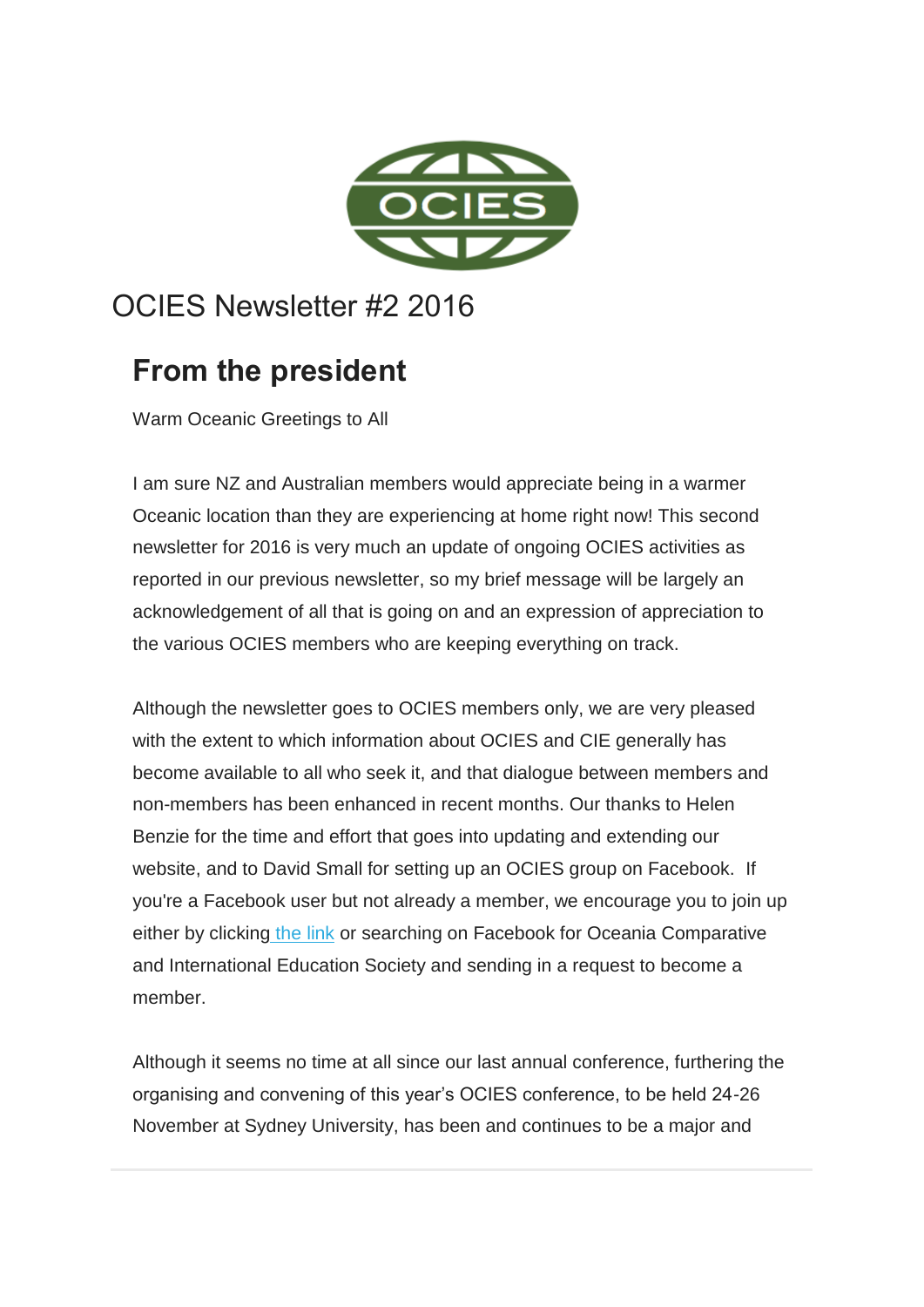very time-consuming task. The hard work by the Convenors - Vice President, Alex McCormick, and Secretary, Matthew Thomas, along with Nigel Bagnall – means it is shaping up to be quite an event, as you will see elsewhere in this newsletter and/or by reference to the website,

Other achievements in the last three months have included the publication of a further issue of our journal *International Education Journal: Comparative Perspectives* Vol 15 (2); thanks to editor Zane Ma Rhea and the editorial board. Appreciation also to Rebecca Spratt and Zane for the work done on advancing decisions regarding the OCIES Fellowships and Network Grants (reported below).

As mentioned in my previous message, another aspect of OCIES executive committee activity is regular interactions with the World Council of Comparative Education Societies (WCCES). I have appreciated the advice and support of Tom Griffiths in dealing with some quite demanding issues arising from ongoing tensions in the WCCES leadership. We remain hopeful of these being sorted during the forthcoming WCCES Executive Committee meetings to be held in Beijing later this month during the World Congress (more on that below).

Very best wishes Eve

## **WCCES update**

As reported in the previous newsletter, every three years the World Council organises the [World Congress of Comparative Education Societies](http://ocies.us12.list-manage.com/track/click?u=75aaa32624fb8c2752ce4c1e0&id=3d898595c9&e=ca895d9713) which is convened by one of the member societies. The 16<sup>th</sup> World Congress, 'Dialectics in Education: Comparative Perspectives' is now imminent. It is being convened by the Chinese Comparative Education Society and will be held in Beijing from 22-26 August.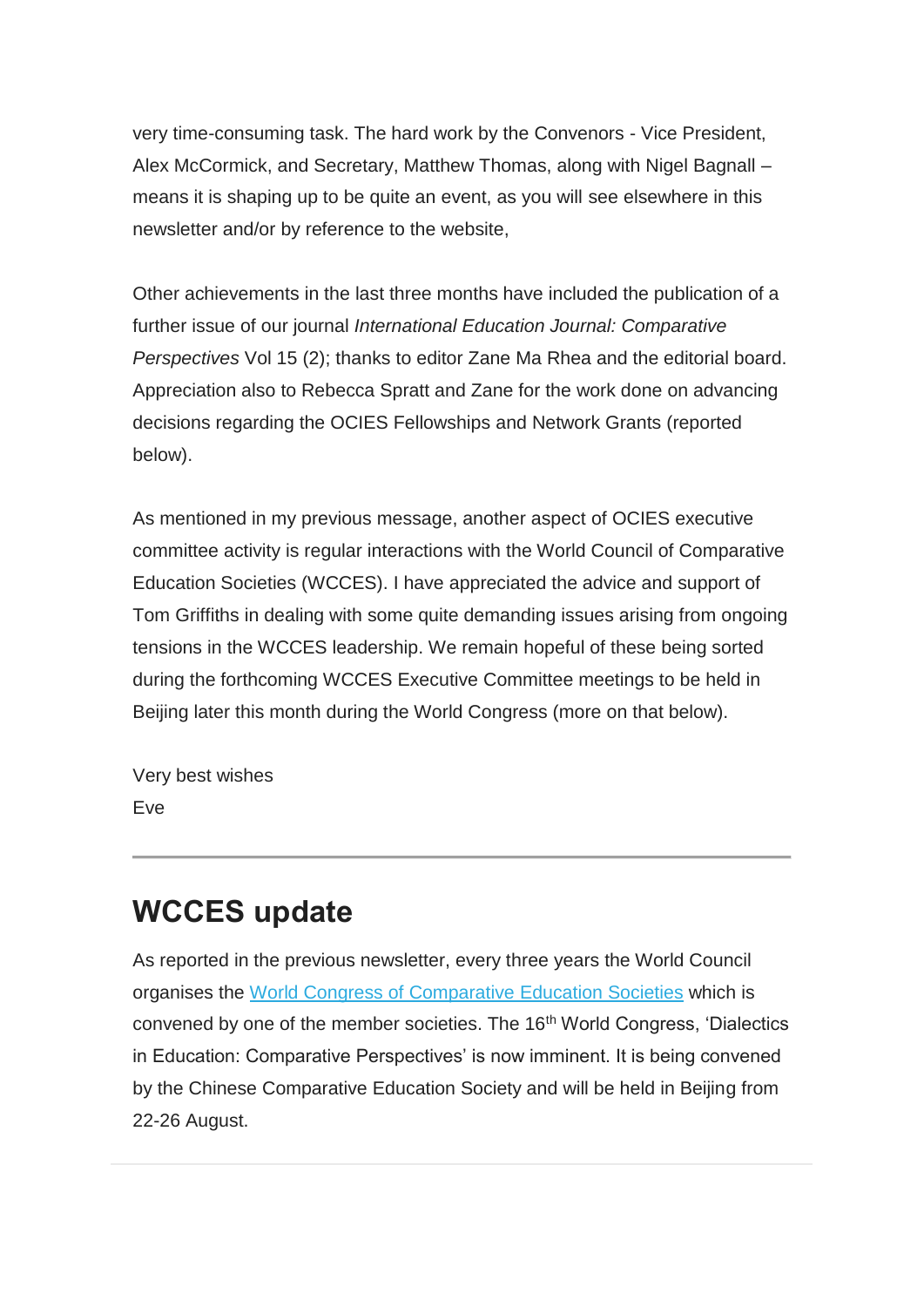OCIES will be well represented with sixteen current OCIES members attending, plus another 2O presenters from within Oceania. As the key gathering for all international societies for CIES, the World Congress represents a valuable opportunity to promote awareness about OCIES and the research and issues particular to our region. With three members of the Executive in attendance, we hope to use the conference to strengthen relationships with other regional societies and explore potential areas for collaboration.

Presentations from OCIES members include two panel sessions focused on the role and future of CIE within Oceania, several presentations on research based within Oceanic countries, and a presentation from the recipients of our inaugural OCIES Networking and Fellowships Grant. Members of OCIES are also playing important chairing and organisational roles at the Congress including Brian Denman (current SG for WCCES) and Tony Welch who is convenor of one of the thematic strands. An OCIES get together is planned for one evening during the conference to which all members and others from the region are invited.

Associated events during the Congress include Executive Committee meetings (the OCIES President is a member of the EC) at which the positions of President, Secretary General and Treasurer will be decided for the next three years. A key event on the final day of the World Congress, and open to all members of constituent societies, is the Assembly called to discuss WCCES affairs. The Assembly has a consultative and advisory role and will be presided over by the newly elected President.

#### **2016 OCIES Conference**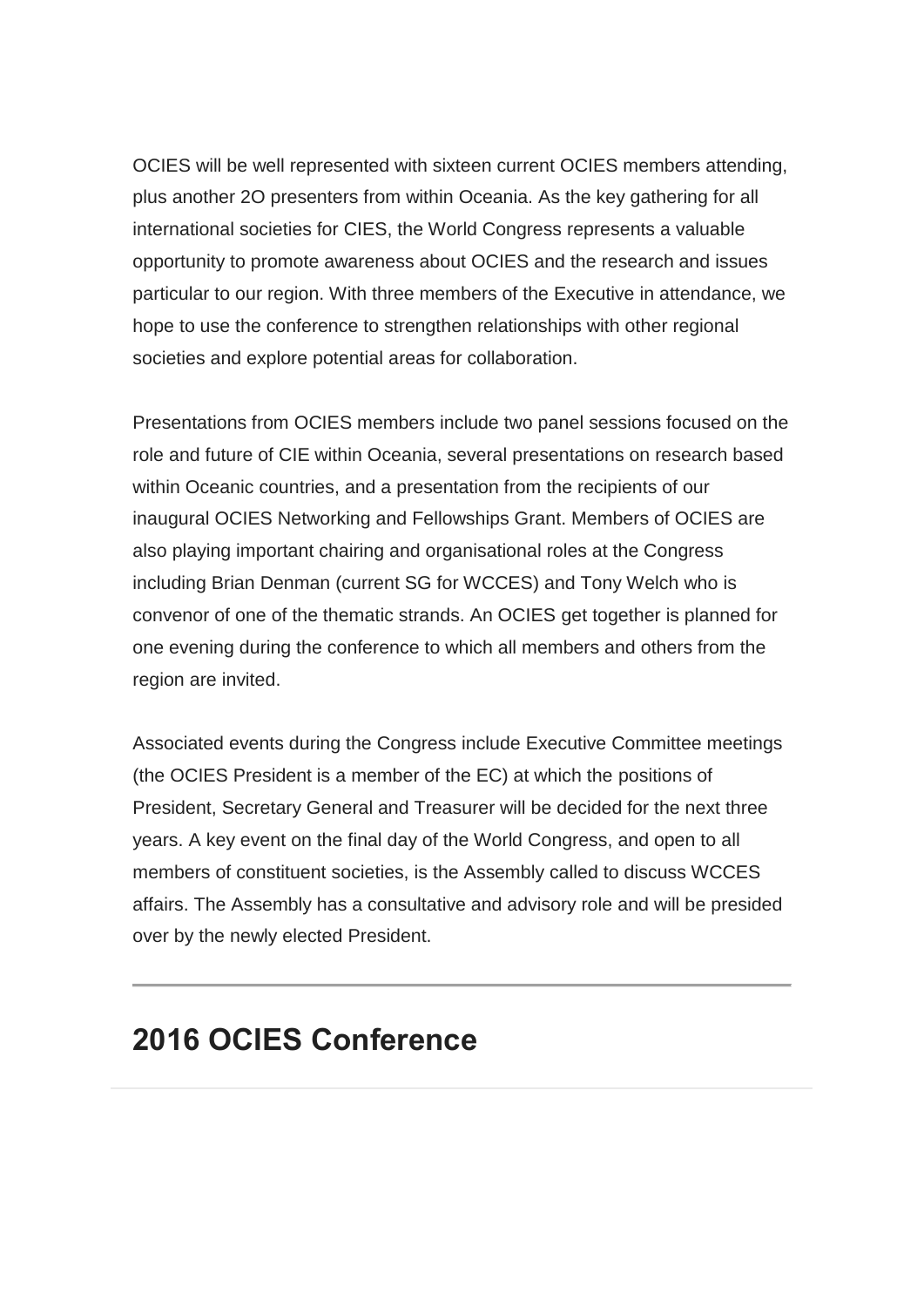

Frances Vavrus

#### *Matthew Thomas has interviewed Frances Vavrus, one of the keynote speakers coming to the conference.*

MT: Tell us about some of your recent teaching, research, or practitioner work and why you're excited about it.

FV: I'm very excited that my colleague at the University of Wisconsin (USA), Lesley Bartlett, and I have recently completed a book that synthesizes a decade of our research and teaching in the area of educational policy and practice. *Rethinking Case Study Research: A Comparative Approach* is a book aimed primarily at post-graduate students who are developing their thesis and dissertation proposals, and are interested in critical, (primarily) qualitative, and contextually-rich research.

MT: What books are you currently reading (or what podcasts are you listening to)?

FV: I have been re-reading two books that I first encountered as a doctoral student: Ruth Behar's *The Vulnerable Observer* and Paul Rabinow's *Reflections on Fieldwork in Morocco*. Both books raise provocative questions about fieldwork, particularly ethnography, and autobiography, which I am also taking up in a manuscript about my 26 years of engagement in Tanzania. In preparation for WCCES conference in Beijing this month, I'm also reading a book about contemporary China entitled *Street of Eternal Happiness* by Rob Schmitz, a well-known China correspondent for a U.S. radio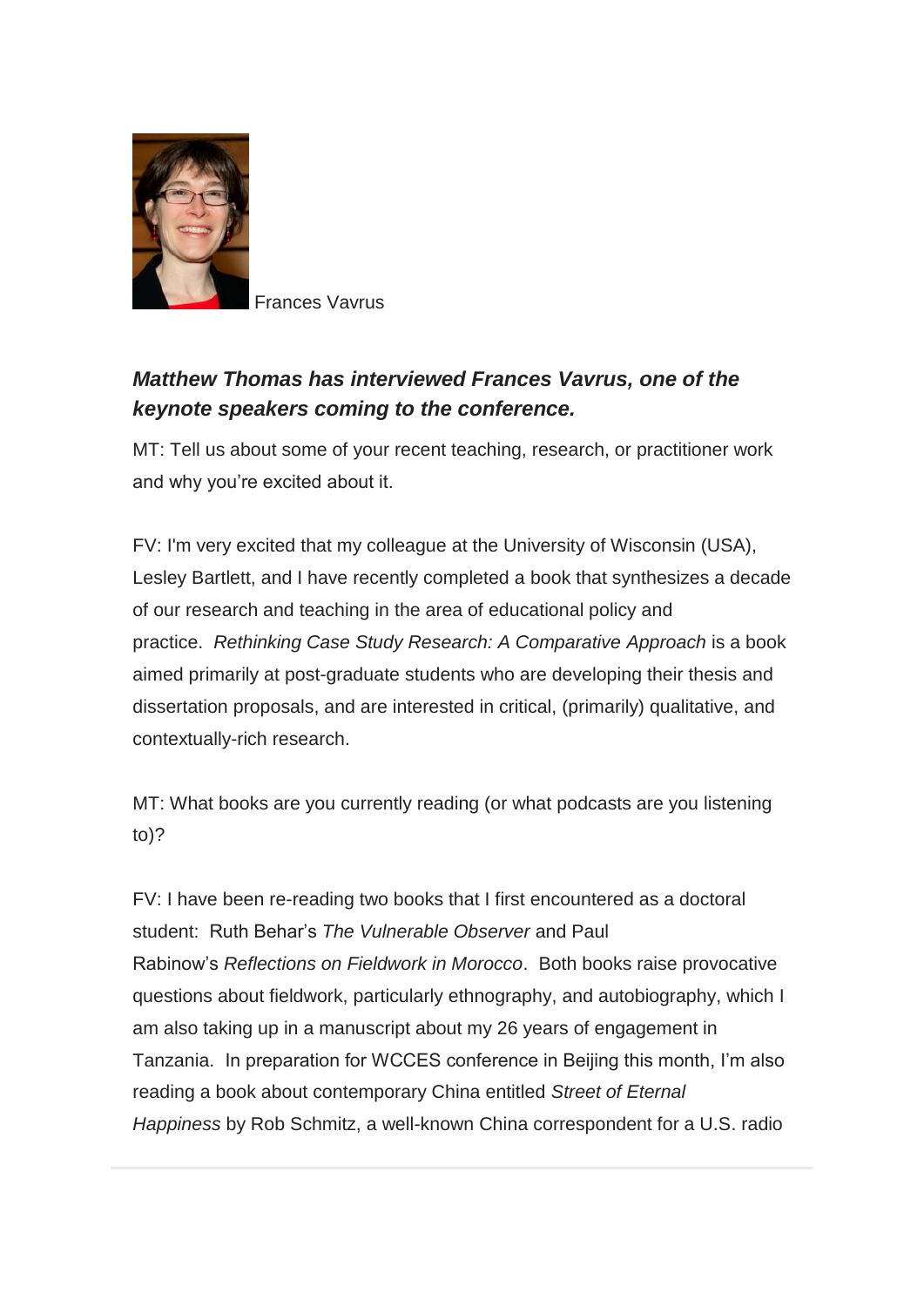program I enjoy.

MT: What advice would you offer early career researchers and students in our field?

FV: Although it may seem counter-intuitive as an early career researcher and student, my advice is to imagine your future self in 5, 10, or even 25 years as a way to guide decision-making about the kinds of projects you take up and how you intend to engage in them. For example, if you feel committed to long-term engagement with a particular community, then spending time early in your career studying the language and history of the community is critical, and so too are finding ways to collaborate and to make meaningful contributions to community endeavors.

MT: Can you tell us one fun fact about yourself?

FV: I have a terrible sweet tooth, which led me as a young child to learn how to bake to satisfy it. By the time I was in  $4<sup>th</sup>$ grade, I had my own cake-decorating equipment and have been baking/decorating cakes and cookies ever since. Fortunately, I also enjoy cycling and most forms of exercise to offset my excessive calorie consumption.

MT: What most excites you about the 2016 OCIES Conference? FV: There are two things that excite me a great deal about the conference. First, this will be my first trip to Oceania, and I am delighted to have this opportunity to engage with colleagues in the region about issues of mutual concern. Second, the theme of the conference addresses my interest in postcolonial scholarship that explores the politics of 'uniformity' and of 'universal' claims about knowledge in education and other fields.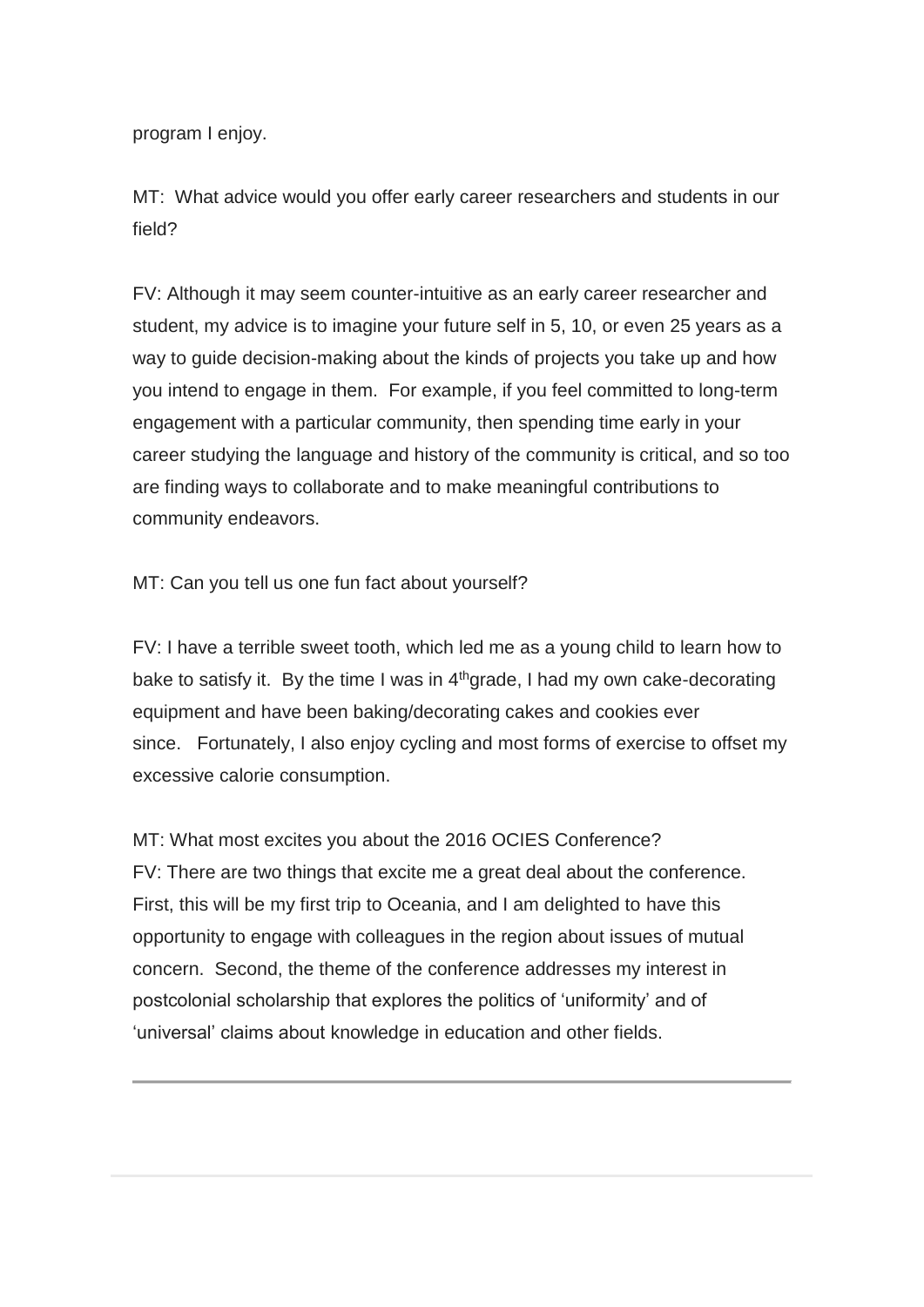



## **Vaka Pasifiki conference**

Last month I was fortunate to be able to attend and present at my first Vaka Pasifiki conference. Overlooking the bay in Honiara, the Solomon Islands National University hosted what was the third of three 'Vaka's', as attendees affectionately call the conferences, that emerged from the Rethinking Education in the Pacific initiative and extensive decolonising work being done by Pacific educators in recent times.

There were an impressive 400+ presentations by teachers, principals, policy makers, researchers, and various combinations of these, from around the Pacific region. It was truly a feast in all senses, from the considered perspectives and striking examples of shared praxis, to the delicious reception generously sponsored by the Ministry of Education. The USP choir and dance group also offered a visual feast in their moving performance called 'Malaga' over three nights at the Museum, in conjunction with the conference. All of it was made possible by the clearly committed and talented organising team, amongst whom are long-standing and new OCIES members: Dr Seu'ula Johanson-Fonua, Dr. Jack Maebuta, Professor Kabini Sanga, and one of our keynote speakers for the fast-approaching conference in Sydney, Professor Unaisi Nabobo-Baba. My apologies that I cannot mention everyone here. I'd like to thank them for welcoming me and former OCIES President Dr. Julie McLaughlin, and all attendees, so very warmly to board the Vaka and share in this important historical, ongoing work in the region.

Dr Alexandra McCormick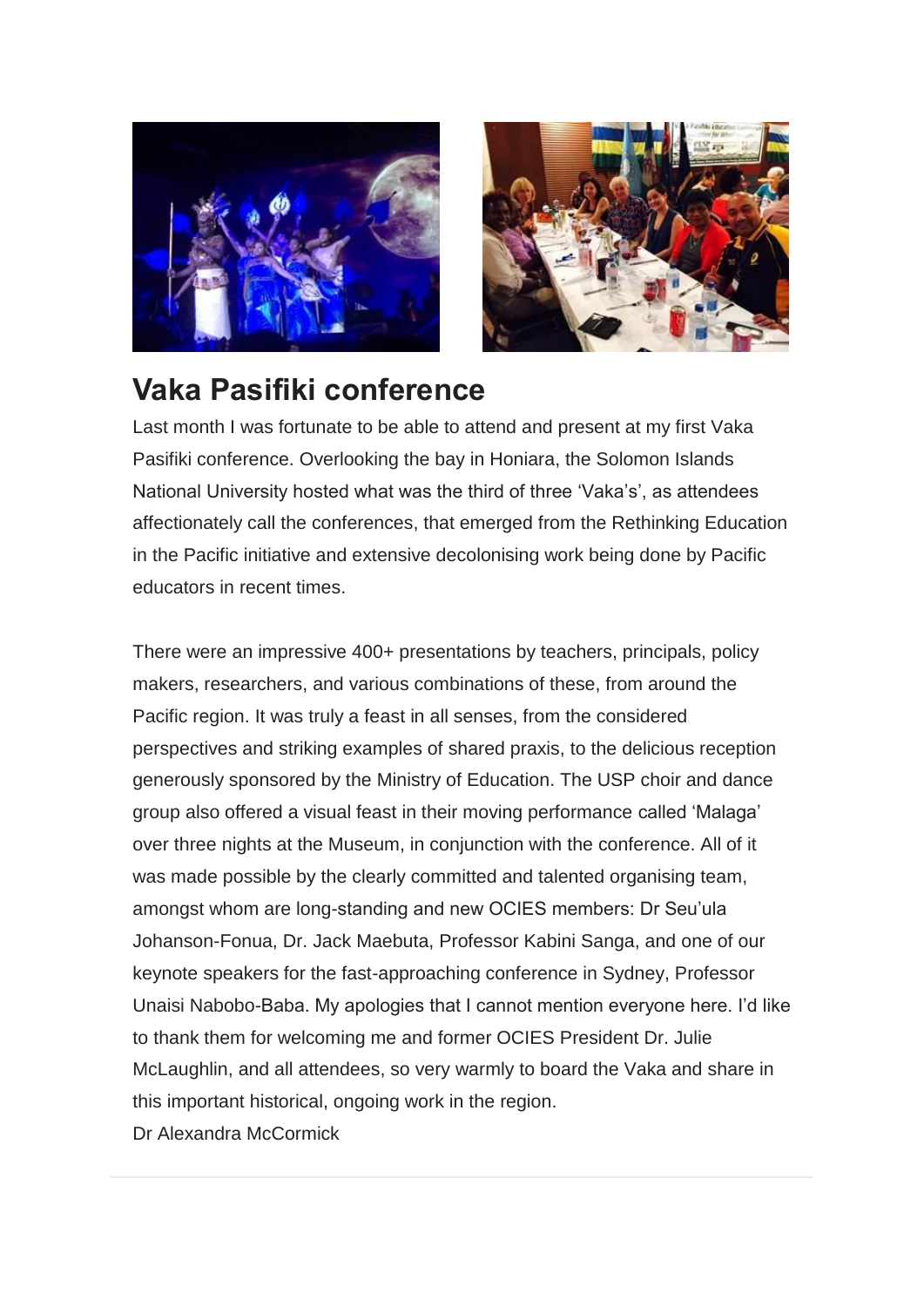# **Scholarships winners**

The winners of scholarships to support attendance at the 2016 conference will be announced in the next newsletter.

# **OCIES fellowships and networks**

#### **2016 Successful Applicants**

Thank you to all of those who submitted applications to the OCIES Fellowships and Network Grants, offered for the first time in 2016. We are pleased to announce that a total of AUD \$5,000 has been granted to one successful application. Details of the successful application are provided below and the recipients will be presenting at the OCIES 2016 Conference in Sydney in November, so if you're interested to learn more we strongly encourage you to attend the conference!

#### **2017 Funding Round**

We are also pleased to announce that a second funding round for the OCIES Fellowships and Network Grants is now open and we welcome applications for 2017 activities. The closing date is 28 October, 2016. The criteria and an application form are now available on the website. We have also provided some further information and suggestions about the type of activities eligible for funding under this grant. Please take a look and if you have any further questions, feel free to contact us via the website.

#### **Exploring the Purposes, Pedagogies, and Pursuits of Comparative and International Education Coursework within Oceania**

*Dr Ritesh Shah (University of Auckland), Dr Matthew Thomas and Dr Alex McCormick (University of Sydney)*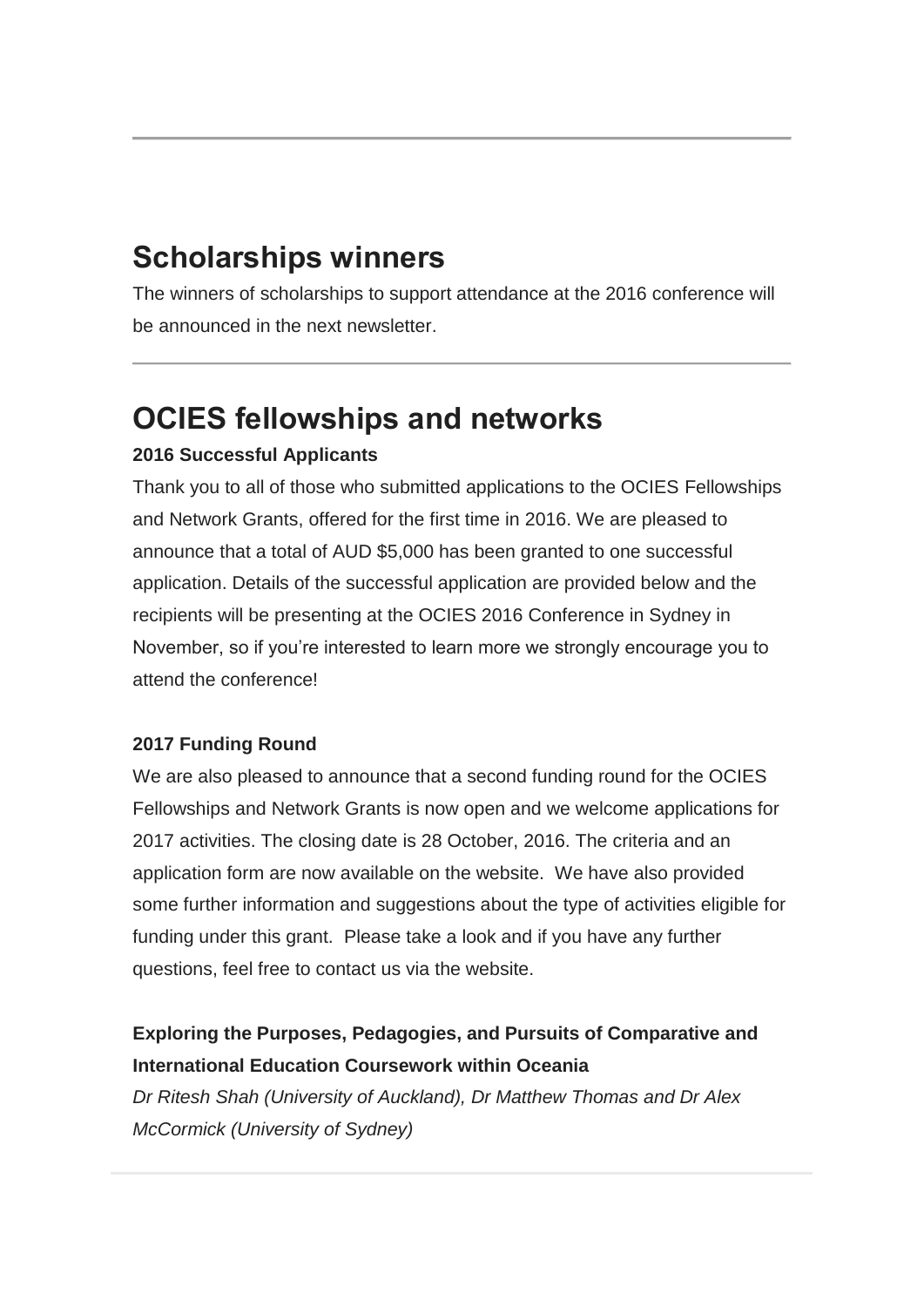This mixed methods research aims to investigate the pedagogical means through which the field of CIE is formed and reformed in undergraduate and post-graduate coursework across two higher education institutions in Oceania. It seeks to understand instructors' pedagogical approaches and students' lived experiences in the classroom but also the enduring understandings of CIE they may use in their future work as educators, international development practitioners, and educational or social policymakers. The project is positioned as the first stage of a potentially longer-term initiative aimed at strengthening the ways CIE is taught in the region, with a particular goal of ensuring that it represents and reflects the diverse epistemic communities and interests of Oceania in its entirety. Key outputs from this activity include a range of conference presentations (e.g., OCIES 2016 and 2017, WCCES 2016, CIES and UKFIET 2017) and papers produced on key findings as well as a practiceoriented pre-conference workshop at the 2017 OCIES Conference about teaching comparative education.

## **Journal update**

The next issue of the *International Education Journal: comparative perspectives* will be a special issue of articles based on 2015 conference presentations and come out in September. A final general edition will be out in December. To read more visit the [Journal site](http://ocies.us12.list-manage.com/track/click?u=75aaa32624fb8c2752ce4c1e0&id=08a50c9a7d&e=ca895d9713).

## **Join or renew**

Is your membership due now? Would you like to join OCIES? Please see details on the membership area of the website under Join and [renew.](http://ocies.us12.list-manage.com/track/click?u=75aaa32624fb8c2752ce4c1e0&id=e95a4c5cae&e=ca895d9713)

# **Contribute to the next newsletter**